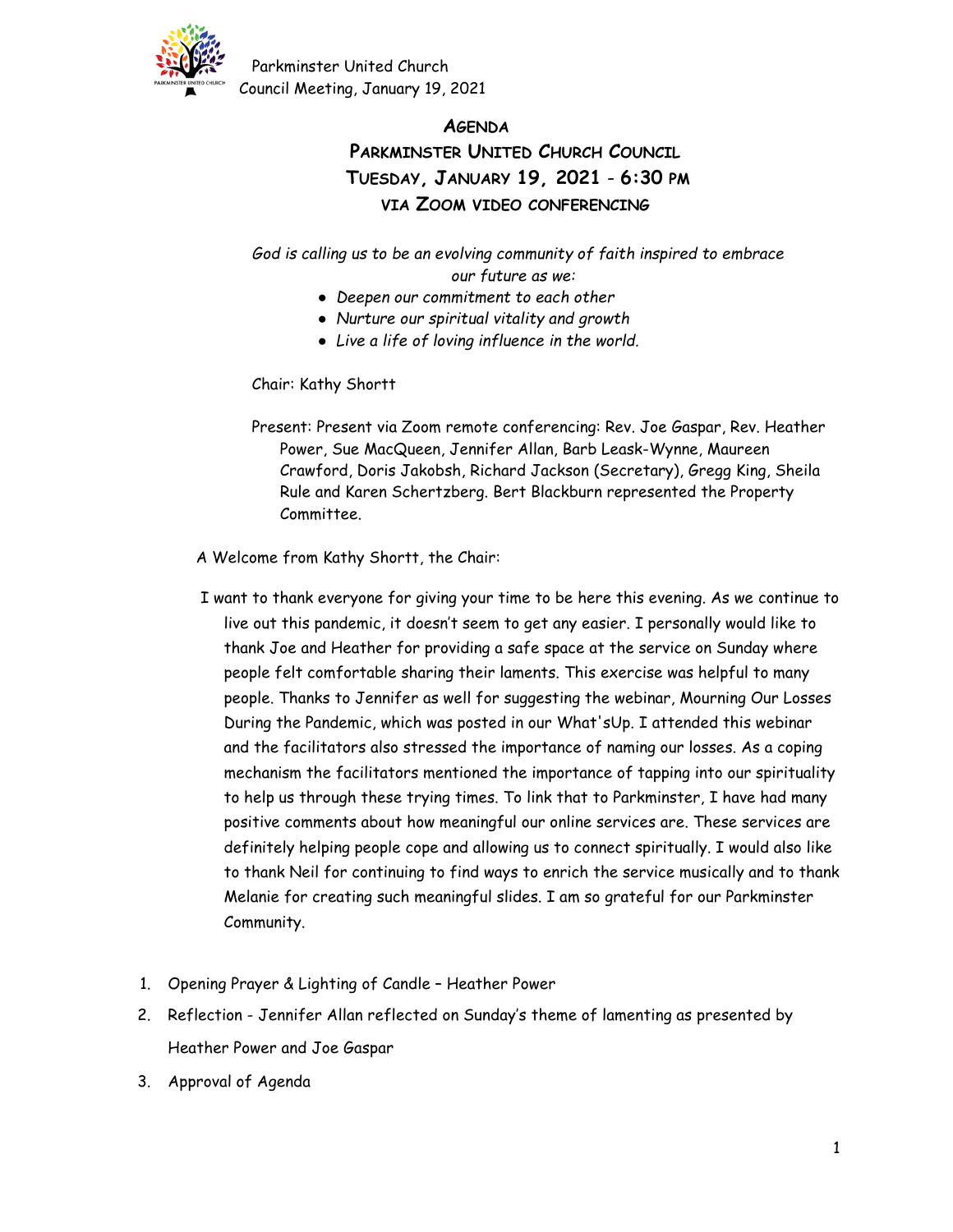

- a. Sue MacQueen is going to be leaving early, so the agenda item, Review of Building Use During the Stay-at-Home Order, to after the approval of the minutes so that Sue can be a part of this discussion. Under AOB, Jennifer is going to talk about the Sunday Plus.
- b. The approval of the agenda, as amended, was <mark>moved</mark> by Gregg King and seconded by Sue MacQueen. Carried
- 4. Approval of Minutes of the December 15th Council Meeting
	- a. Gregg King moved that the minutes be accepted. The motion was seconded by Doris Jakobsh. Carried.
- 5. Review of Building Use During the Stay-At-Home Order by Kathy Shortt
	- a. As you are well aware, Ontario declared a second provincial emergency to address the COVID-19 crisis and issued a stay-at-home order. This stay-at-home order states that people are only to go out for essential trips, otherwise they are to stay at home with exceptions for permitted purposes or activities, such as going to the grocery store or pharmacy, accessing health care services, for exercise or for work where the work cannot be done remotely. The province stated that this order and other new and existing public health restrictions are aimed at limiting people's mobility and reducing the number of daily contacts with those outside an immediate household. In addition to limiting outings for these purposes, all businesses must ensure that any employee who can work from home, does work from home. These new public health measures are to help stop the spread of COVID-19 by reducing concerning levels of mobility as the province continues its vaccine rollout and ramps up to achieve mass vaccination when the federal government is able to provide the necessary supplies to do so. However, the brevity of this stay-at-home order has caused some confusion.
	- b. The Ontario Executive Ministers of the United Church consulted with legal counsel for clarification. They found out that the legislation requires that work be done at home if it can be. Custodial staff may need to be on-site for snow removal, checking the building and cleaning. Following the provision of childcare, mental health and addiction services such as AA, NA or emergency response such as community meals, volunteers are permitted to travel to provide these services. Western Ontario Waterways Regional Council also states that "*they value the commitment to compliance. The United Church has a history of supporting medical work and, in this*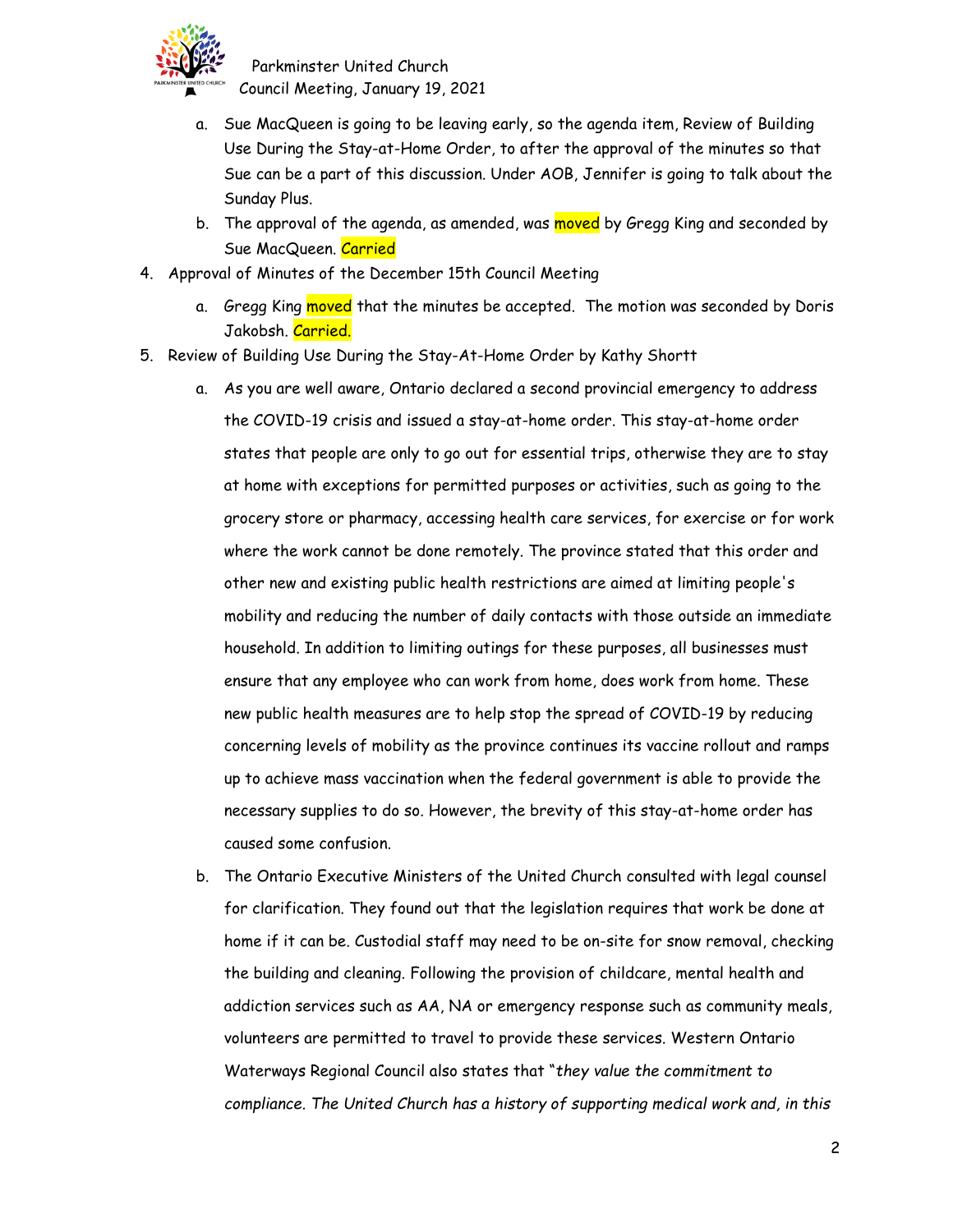

*case, we are doing that in a new way: by taking action to reduce the strain on a stressed medical system and to support the well-being of all connected with us. What is the best way to do that? Is it better to live stream the service from the sanctuary as the music and images of the space provide strength and comfort or is it better to do this from home to model the essence of the legislation? There is no single right answer; there is only the right answer for each community of faith.*"

- c. The statistics for Waterloo Region today new cases of Covid-19 are down to 102. Active cases dropped below 900 for the first time since Jan. 6. However, hospitalizations are up with 53 in hospital and 15 in ICU. The positivity rate is 5.5%. The provincial cases are down considerably but they say this is due to underreporting because of a technical issue with Toronto Public Health.
- d. So tonight we need to make a few decisions regarding our building. During the first lockdown, the building was closed to all renters except the Sustainable Market (SM) because it was essential. All church activities were cancelled. Allen Switzer continued to work as we had the SM, which was an essential service and Allen was required to disinfect and clean after the SM. All key holders, save for the SM, staff and a designated finance representative were asked to refrain from entering the building as much as possible. A sign was placed on the front doors stating that there was restricted access to the building. If a key holder (except for staff, the designated finance person or the SM) needed to get into the building, they were to contact a Parkminster representative. We need to decide: Should the church building be closed? Who would be allowed into the building (property checks, maintenance, repair)? Is Allen's work essential and should Allen be going to work in the building? There was considerable discussion but unanimity in that Church services in the sanctuary should not resume and that entries by the congregation and church staff should be strictly limited.
- e. Therefore, the following Motion was moved by Jennifer Allan: The Church is closed with the exception of representatives of the Property and Finance Committees, who are required to perform an essential service for the Church from time to time. Allen Switzer will continue to do maintenance in the Church as directed by the Property Committee. Seconded by Doris Jakobsh. Carried.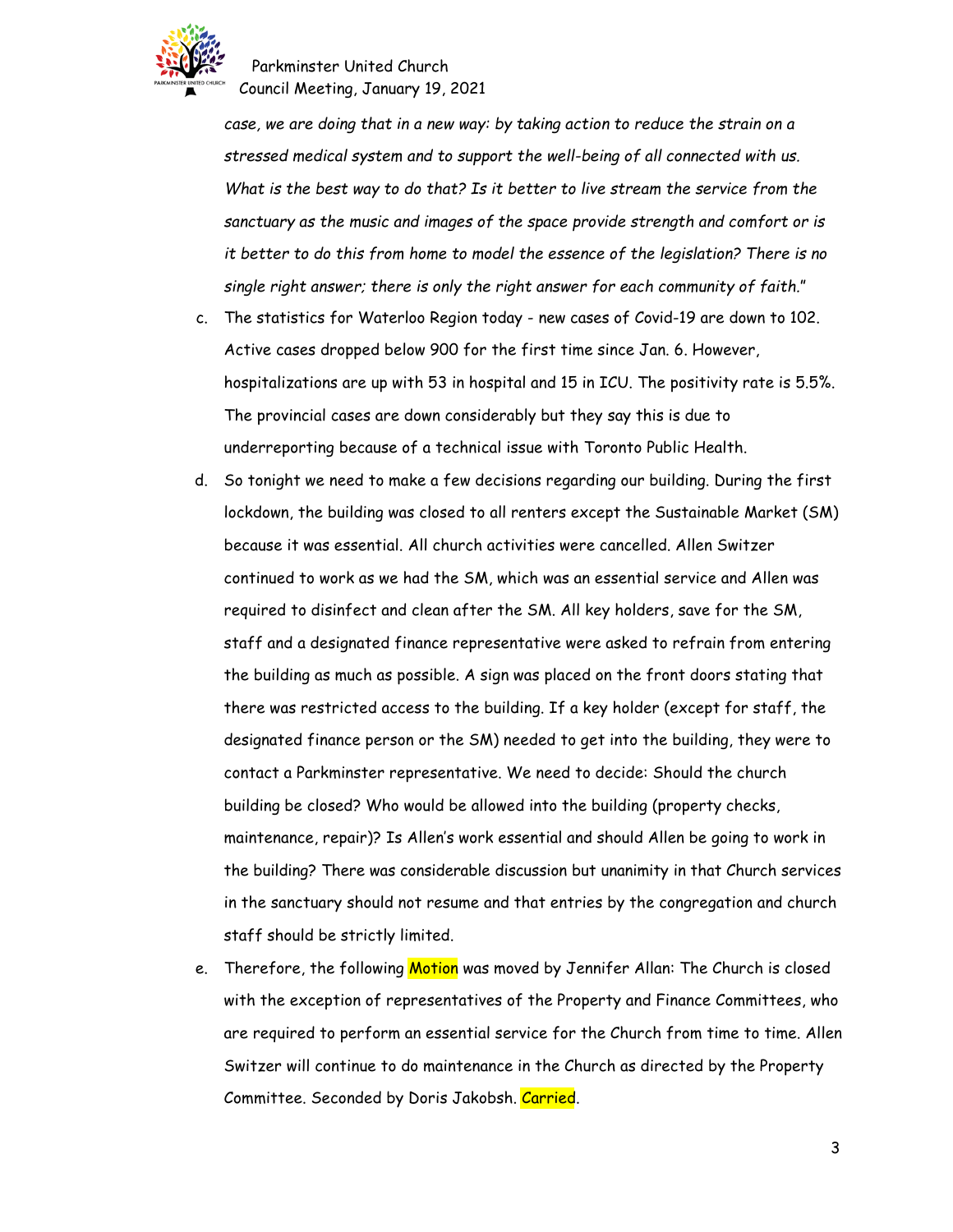

- f. Liaison Reports
	- i. Community Doris Jakobsh reported:
		- The **ReSettlement Committee:** Jim Bowman and Nancy Dykstra indicated that the Quarantine period for Siham and her family successfully ended on December 30, at which time they immediately joined the rest of Ontario in lockdown. They appear to understand and are obeying the rules. Siham and all of her children are looking forward to learning English and the children are looking forward to being able to attend school. The RSC is busy getting all the necessary documentation completed and getting ready for the family's move to Morgan Ave on February 6
		- Liz Forde of **Inclusive** asked that we remain mindful as to what systemic racism is and that we continue to become anti-racist.
	- ii. Development Maureen Crawford indicated nothing to report
	- iii. Connections Sheila Rule only had a report from Nominating
		- The Nominating Committee reported that all positions have been filled by volunteers.
	- iv. Sheila Rule moved that the liaison reports be accepted. The motion was seconded by Barb Leask-Wynne. Carried.
- 6. Business arising from the Minutes
	- a. Report on Let's Get Together Computer Allocation (Kathy Shortt)
		- i. Glenn Harper wanted us to know that "Let's Get together" appreciated the use of PUC when Communitech was closed.
		- ii. During the 4-hour period of time close to 48 computers were handed out. Glenn procured 3 computers for the RSC family these are going to be well used by the 7 children!
		- iii. Glenn also procured 5 other computers for needy students at Howard Robertson P.S. and Wilson Avenue P.S.
	- b. Update from the Property Committee (Bert Blackburn)
		- i. The street sign has been temporarily repaired with a damaged panel to be replaced in the near future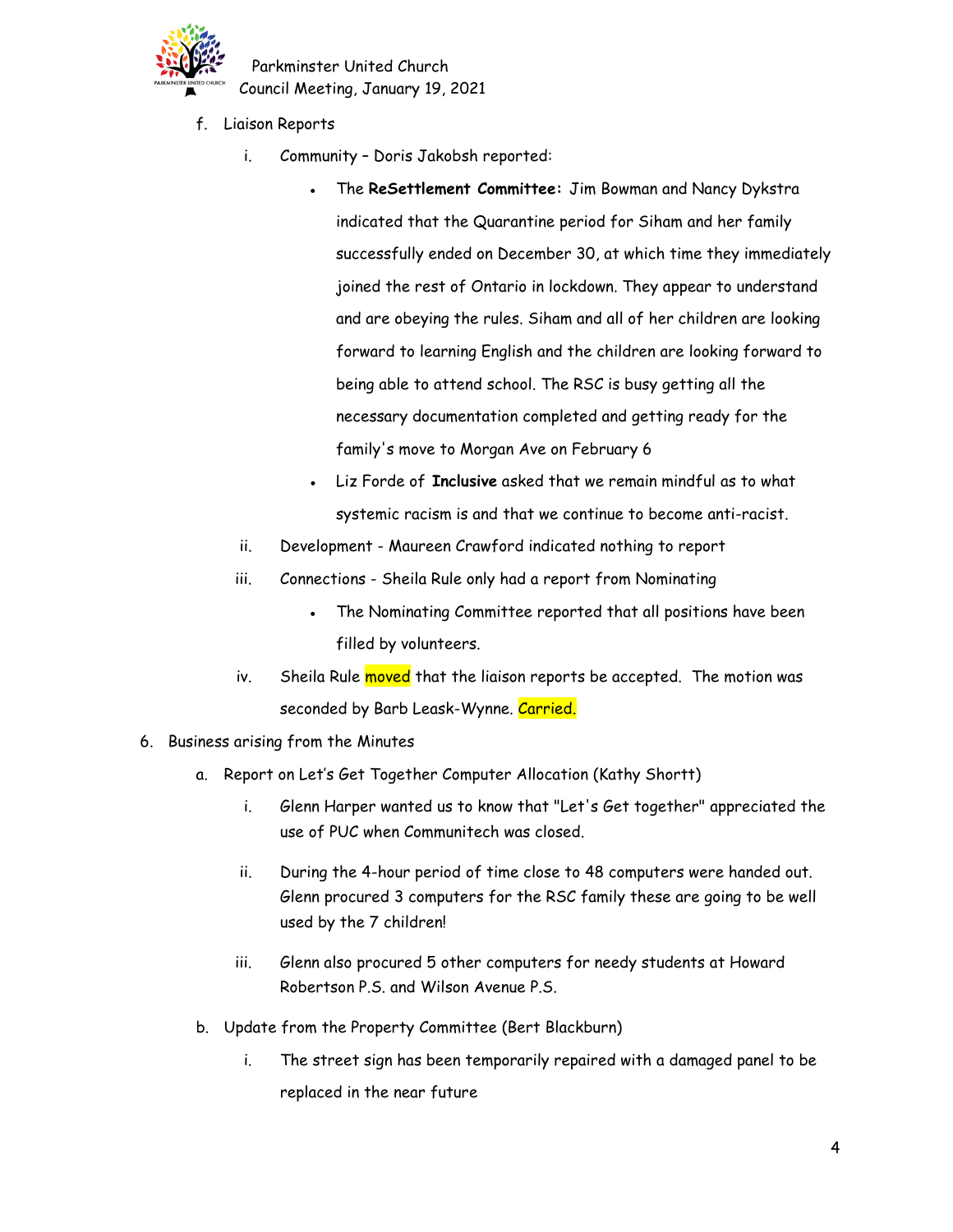

- c. Kitchener Klassic's Baseball Safety Plan (Kathy Shortt)
	- i. This activity can only begin when we are permitted to have such activities by the Provincial Government.
	- ii. Jennifer Allan moved that the plan (see Appendix 2) be accepted. Seconded by Barb Leask-Wynne. Carried.
- 7. New Business
	- a. Financial Report and 2021 Budget (Gregg King)
		- i. The year-end financial statements are attached as Appendix 1
		- ii. Parkminster has a net operating deficit in 2020 of \$43,605, fortunately the Federal Government's wage subsidy eliminates this loss. We will need revenue of \$354,333 in 2021 to break even.
		- iii. During FY2020, the Canada Emergency Wage Subsidy provided us with nearly \$91,000, yielding a surplus of \$47,389. We have reserves of approximately \$116,000 however we may suffer from some financial 'clawback' by the CRA.
		- iv. Jack Reynolds and Gregg King recommend that no additional Refugee Fund Accounts be created due to the number we already have and the work and commitments involved with managing these funds.
		- v. John Dippell, CPA, vouched for the financial statements as being a proper reflection of the financial position of Parkminster United Church as at December 31, 2020.
		- vi. Gregg King moved that the Financials be accepted and the 2021 Budget approved; Barb Leask-Wynne seconded the motion. Carried.
	- b. Walking Group Safety Plan (Kathy Shortt)
		- i. I did receive an email from someone in the walking group who was grateful that we were looking at creating a safety plan for the walking club. She sent some information which I forwarded to our expert Barb Leask-Wynne. Barb looked carefully at the Safety Plan and had some more suggestions that are shown in quotations below. Our thanks to Barb for her work on this:
			- at the end of BEFORE ARRIVING add: "*or are aware that they have been exposed to Covid 19 within the last 2 weeks*"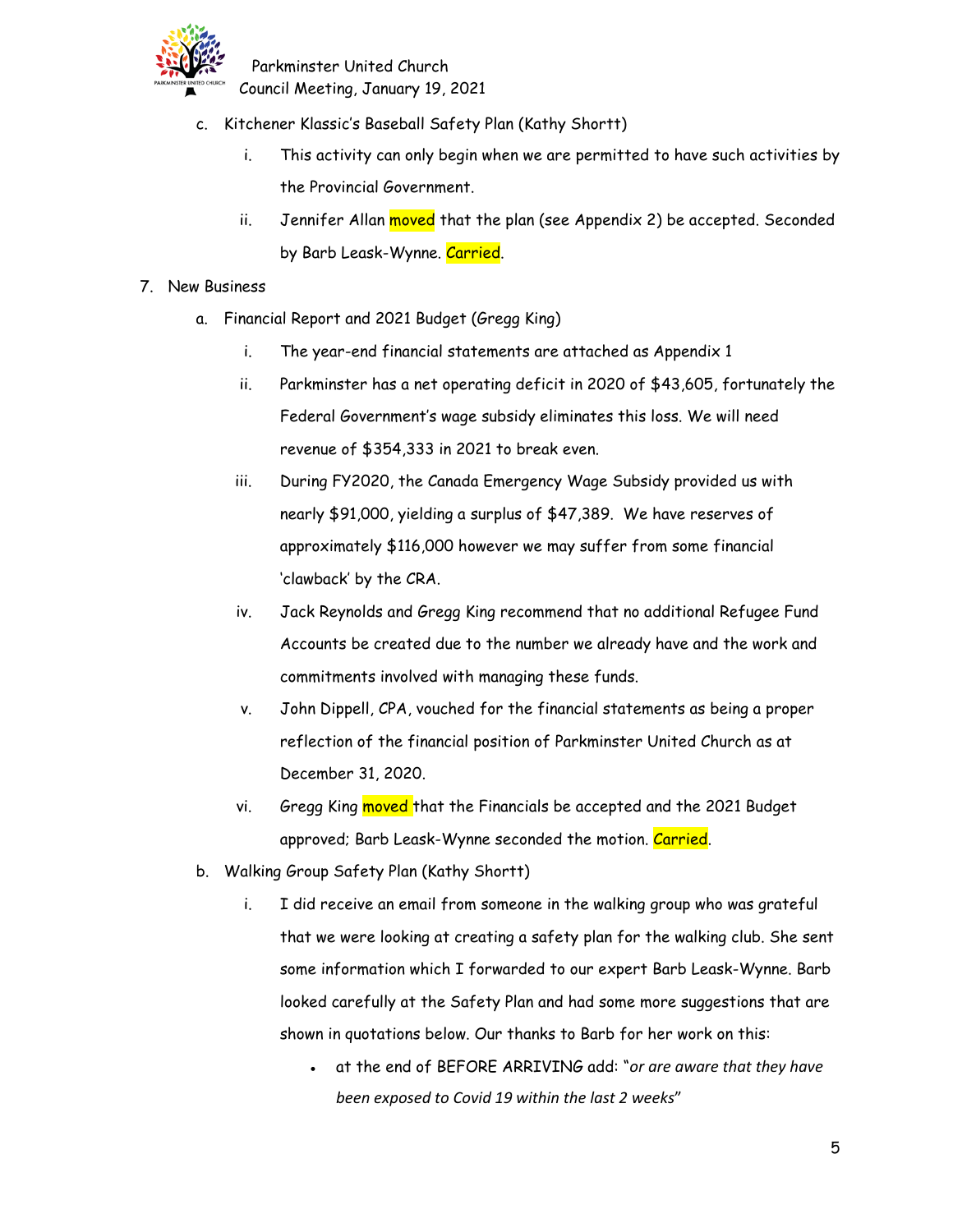

- In the last paragraph after the word masks add: "*which will cover their nose, mouth and chin.*"
- Instead of practice social distancing put: "*try to maintain a distance of 2 meters"*
- At the very end add: "*It would be advisable that each participant carry a second mask with them. Masks are less efficient at blocking the spread of the virus when wet*."
- Add "*Medical paper masks are the most efficient but cotton masks can be very effective if they have a minimum of 2 layers*."
- These amendments are incorporated in the final safety plan in Appendix 3.
- ii. Motion: Doris Jakobsh moved that Council accept the Walking Group Safety Plan allowing the walking group to continue its walks with the amendments identified in quotes above. Seconded by Maureen Crawford. Carried.
- c. RSC Safety Plan (Kathy Shortt)
	- i. The Resettlement Committee's Safety Plan was read and discussed and generally accepted. It appears as Appendix 4 to these minutes. Note: The furniture is stored at the Al Mohammed residence.
	- ii. It was moved by Sheila Rule that Council accept the RSC's Covid-19 Safety Plan with the amendment that, concerning Visit nr.2, clothing items to be removed be placed in bags and other items to be removed, clearly identified. Seconded by Jennifer Allan. Carried.
- ci. Annual Meeting Protocols (Kathy Shortt)
	- i. The Annual meeting will be held over Zoom on Sunday, February 21st after the church services. Heather, Joe and I have been discussing how this will work. I will need to give people direction on how to use the voting system with the different devices. I will work this out and I am hoping Sue MacQueen will help me ensure my instructions are good. Other challenges are how to ensure we have quorum when only one name is listed on a device?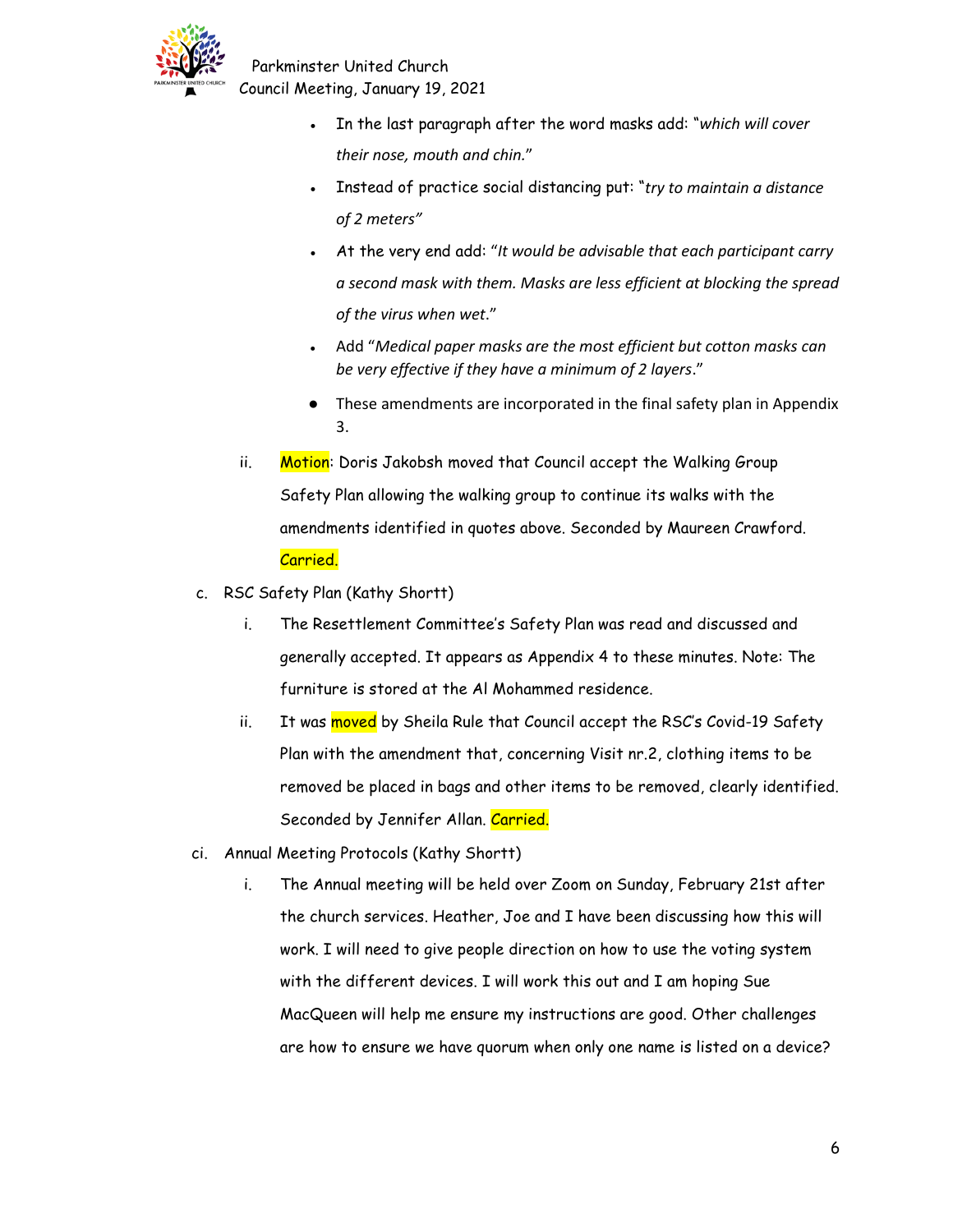

> How do we manage questions? How do we manage making a motion, seconding a motion?

- ii. Jennifer Allan is waiting on a few individuals for their annual reports
- iii. ACTION: Kathy Shortt, Jennifer Allan and Sue MacQueen will prepare a report to Council asking for input on these protocols.
- e. Legacy Giving (Joe Gaspar)
	- i. two workshops are planned for Sunday to be presented by Jessica Smith of the Philanthropy unit of the UCC on Sunday January 31st at 8:30 am and 11:30 am via Zoom
- f. The Sunday Plus Newsletter 2021 Workplan from Jennifer Allan:

| <b>Content Requested</b> | Newsletter Published |
|--------------------------|----------------------|
| February 15, 2021        | February 26, 2021    |
| May 24, 2021             | June 4, 2021         |
| September 27, 2021       | October 8, 2021      |
| November 22, 2021        | December 3, 2021     |

The closing prayer was offered by Joe Gaspar.

NEXT MEETINGS:

COVID-19 WG - FEBRUARY 9, 2021 AT 6:30 PM (ZOOM)

COUNCIL - FEBRUARY 16, 2021 AT 6:30 PM (ZOOM).

AGM - FEBRUARY 21, 2021 FOLLOWING CHURCH SERVICE (ZOOM).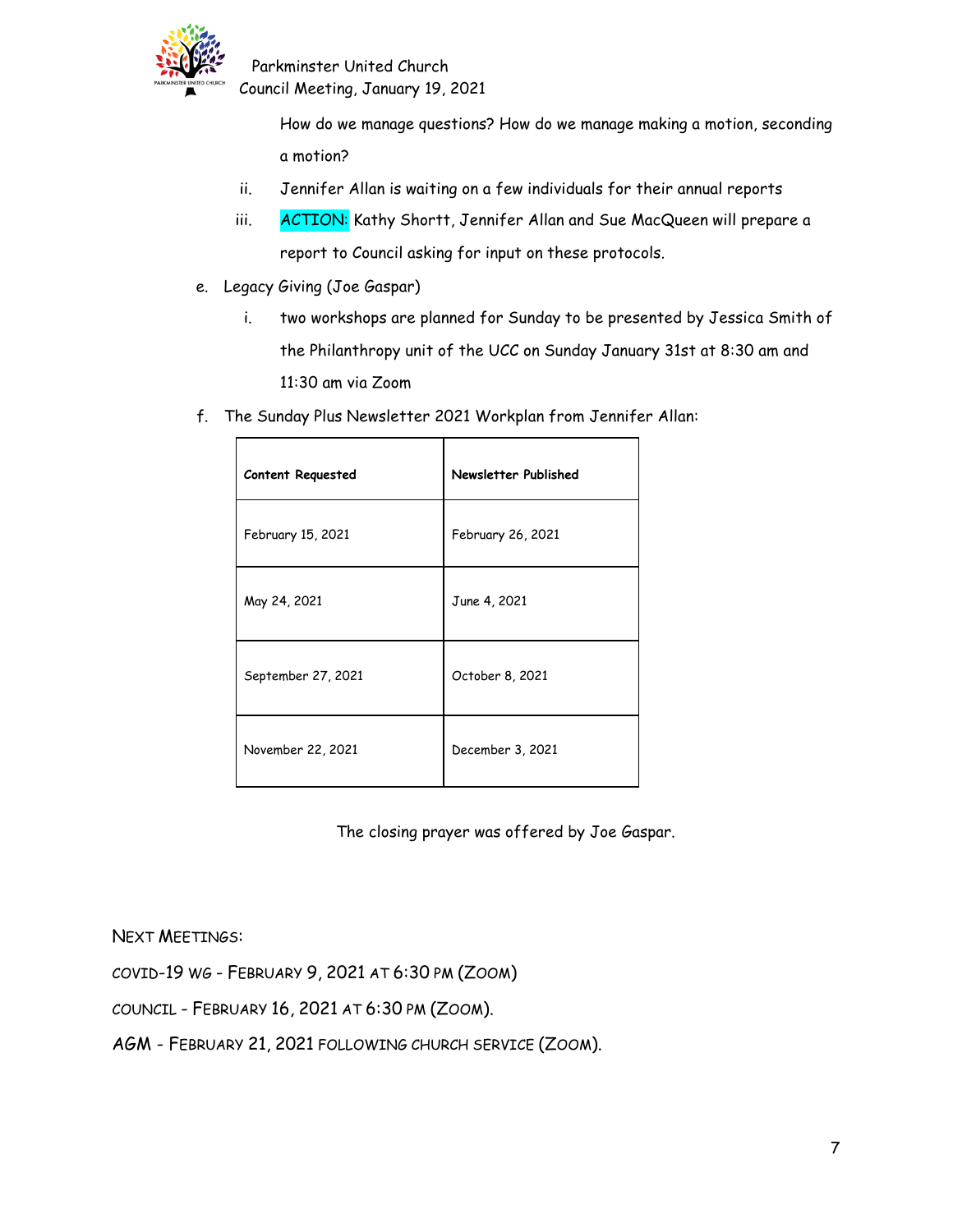

## **APPENDICES**

- 1. Financials
- 2. Kitchener Klassic's Baseball Safety Plan
- 3. Walking Group's Safety Plan
- 4. Resettlement Committee's Safety Plan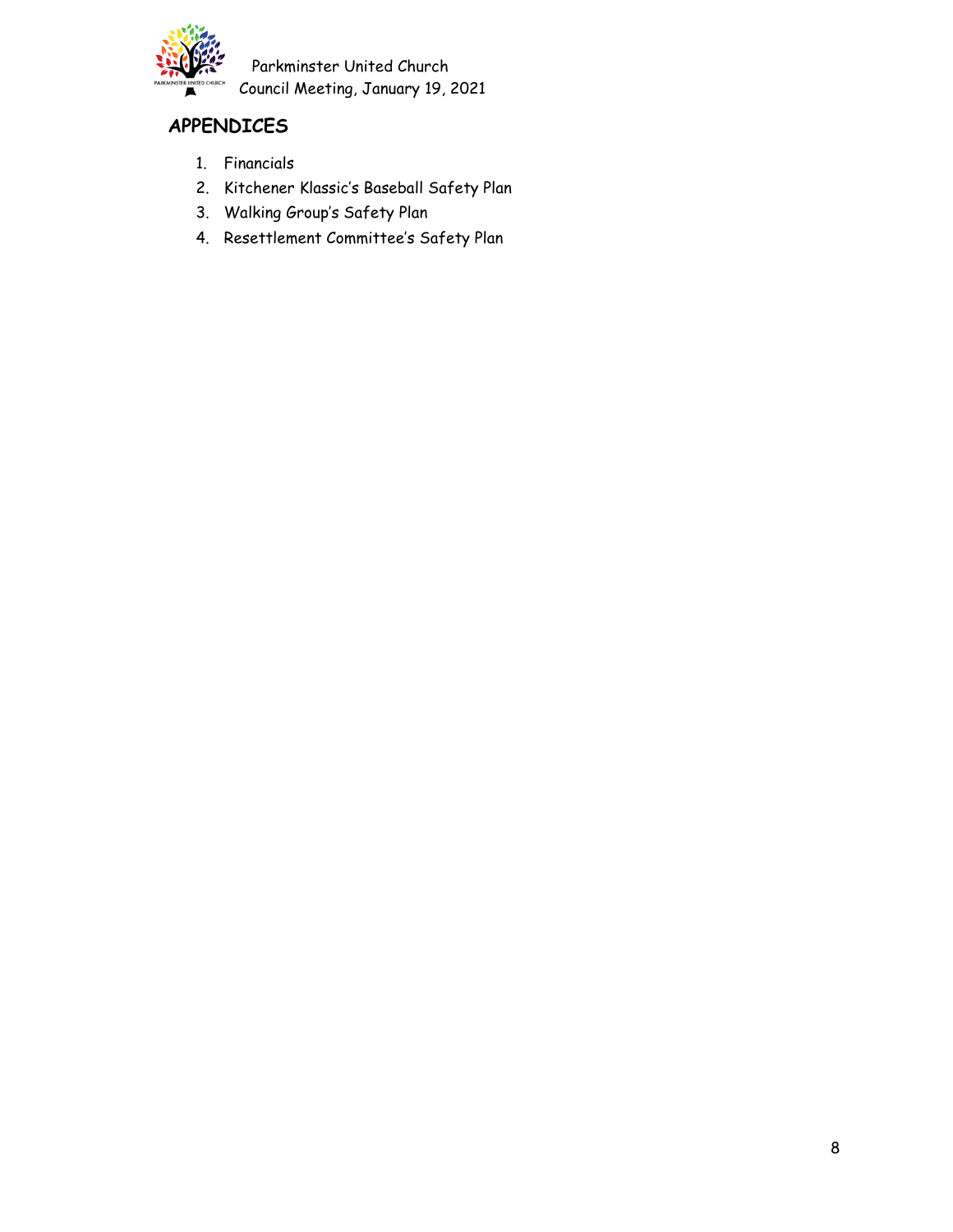## **APPENDIX 1**

## **Church Finances**

### **Local Fund - Statement of Revenues and Expenses and Proposed Budget** (in \$)

|                                                | For the year ending Dec 31, 2020 |               | 2019          | 2021    |               |
|------------------------------------------------|----------------------------------|---------------|---------------|---------|---------------|
|                                                |                                  |               | <b>Better</b> |         |               |
|                                                | Actual                           | <b>Budget</b> | (Worse)       | Actual  | <b>Budget</b> |
| Income                                         |                                  |               |               |         |               |
| Offerings                                      | 265,657                          | 322,000       | (56,343)      | 305,943 | 337,233       |
| <b>Special Events</b>                          | 1,110                            | 4,800         | (3,690)       | 9,739   | 700           |
| Rental Income                                  | 14,400                           | 28,000        | (13, 600)     | 24,960  | 15,000        |
| <b>Other Revenue</b>                           | 1,190                            | 6,000         | (4, 810)      | 6,614   | 1,400         |
| Total                                          | 285,257                          | 360,800       | (75, 543)     | 347,256 | 354,333       |
| <b>Event Expenses</b>                          | 100                              | 5,000         | 4,900         | 3,943   | 0             |
| <b>Net Operating</b><br>Revenue                | 285,157                          | 355,800       | (70, 643)     | 343,313 | 354,333       |
| <b>Expenses</b>                                |                                  |               |               |         |               |
| Salaries and benefits                          | 281,814                          | 288,000       | 6,186         | 277,887 | 291,979       |
| Ministry                                       | 10,770                           | 15,100        | 4,330         | 14,036  | 15,150        |
| Pastoral Charge<br>Assessment                  | 12,625                           | 12,600        | (25)          | 12,625  | 12,624        |
| Facilities                                     | 17,463                           | 25,000        | 7,537         | 25,307  | 22,300        |
| Office/Other                                   | 8,990                            | 18,000        | 9,010         | 17,179  | 15,180        |
| Total                                          | 331,662                          | 358,700       | 27,038        | 347,034 | 357,233       |
| <b>Net Operating Surplus</b><br>(Deficit)      | (46, 505)                        | (2,900)       | (43, 605)     | (3,721) | (2,900)       |
| <b>Endowment Transfer</b>                      | 2,900                            | 2,900         |               | 7,760   | 2,900         |
| <b>Canadian Emergency</b><br>Wage Subsidy CEWS | 90,994                           |               | 90,994        |         |               |
| <b>Surplus (Deficit)</b>                       | 47,389                           |               | 47,389        | 4,039   |               |

### **Independent Review**

As required by Section 4.4 of the United Church Manual, I have reviewed the balance sheet and income statement of the general operating fund of Parkminster United Church, as of and for the year ended December 31, 2020. These financial statements have been prepared by the Treasurer and approved by the Finance Committee. While I have not confirmed the accuracy of the general offerings or other revenue, I have reviewed the recorded transactions and compared them to appropriate bank records. I have tested the payroll, and other disbursements for validity and accuracy. I have concluded that these financial statements are a proper reflection of the financial position of Parkminster United Church as at December 31, 2020. ...John Dippell, CPA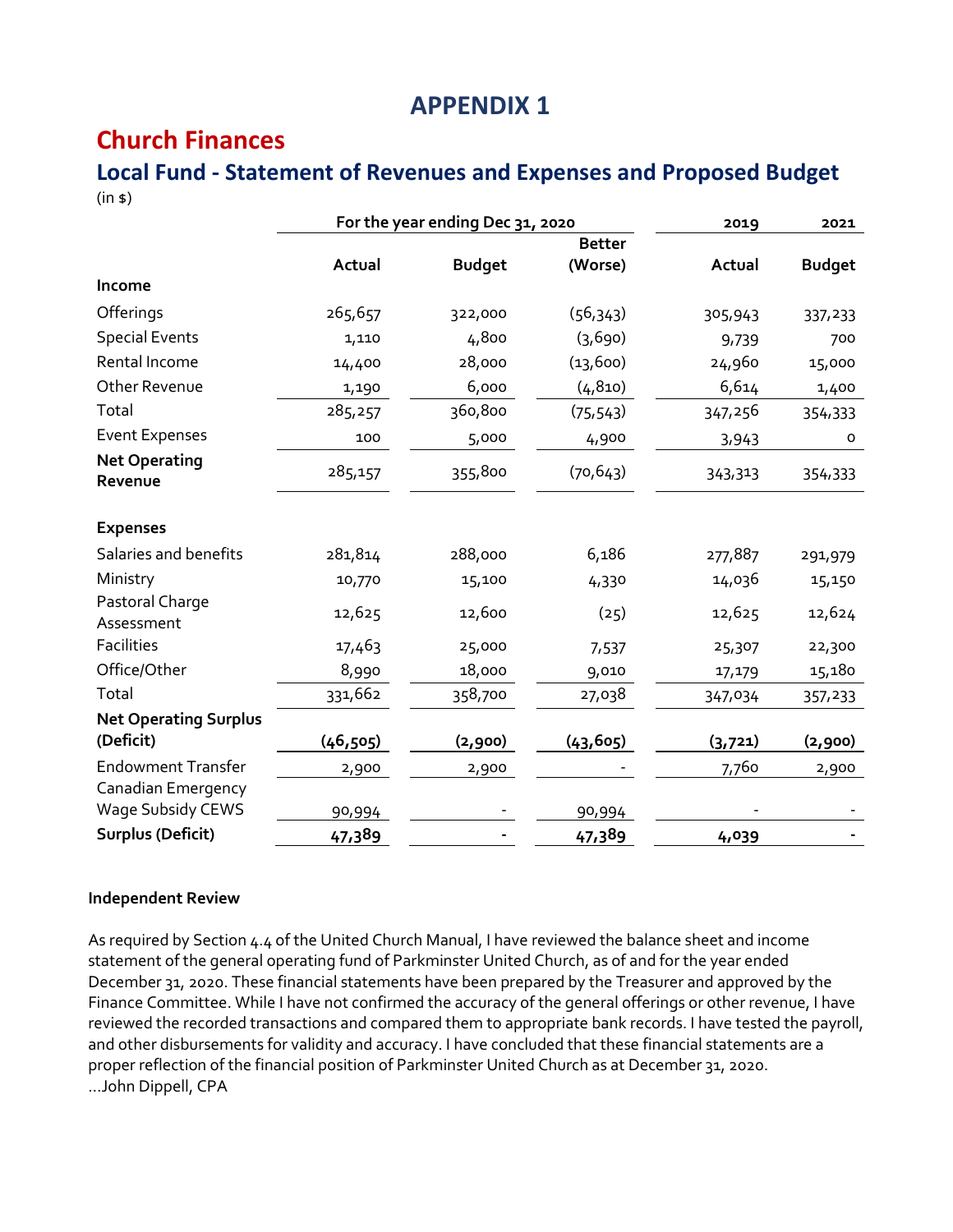# **Local Fund - Statement of Financial Position**

As at December 31, 2020 and 2019 (in \$)

|                                                             | 2020    | 2019    |
|-------------------------------------------------------------|---------|---------|
| Assets                                                      |         |         |
| Cash and short-term investments                             | 445,100 | 359,625 |
| Accounts receivable                                         | 10,601  |         |
| Total                                                       | 455,701 | 359,625 |
| <b>Liabilities</b>                                          |         |         |
| Accounts payable and accruals                               | 1,055   | 3,139   |
| Due to Parkminster Refugee Fadi Fund                        | 9,950   |         |
| Due to Parkminster Refugee Siham Fund                       | 35,303  | 30,466  |
| Due to Parkminster Refugee Support G5 Fund                  | 3,896   |         |
| Due to Parkminster Refugee RSC Contingency Fund             | 5,092   |         |
| Due to SAH <sup>1</sup> Group - Mhd Talal Arab Refugee Fund | 34,616  | 34,207  |
| Due to SAH Group - Dabab Refugee Fund                       | 36,922  | 36,486  |
| Due to SAH Group - Mhd Alshaar Refugee Fund                 | 35,784  | 35,361  |
| Due to SAH Group - Mhd Adawi Refugee Fund                   | 33,164  | 36,364  |
| Due to Benevolent Fund                                      | 6,941   | 9,693   |
| Due to Miscellaneous Refugee Support                        |         | 1,225   |
| Due to Capital Fund                                         | 63,866  | 48,239  |
| Due to Outreach Fund                                        | 27,798  | 31,699  |
| Due to Bocce Ball League                                    | 23,308  |         |
| Due to Christian Education Fund                             | 6,545   | 6,036   |
| Due to Local Fund                                           | 15,144  | 17,783  |
| Total                                                       | 339,384 | 290,697 |
| <b>Reserves</b>                                             |         |         |
| Accumulated reserves - beginning of the year                | 68,927  | 64,889  |
| Net surplus for the year                                    | 47,389  | 4,038   |
| Accumulated reserves - end of the year                      | 116,317 | 68,927  |
| <b>Total Liabilities and Reserves</b>                       | 455,701 | 359,625 |

The *Due to Bocce Ball League* is grant money received from the government to fund equipment, etc. for a community bocce league at Parkminster. It is unspent as yet because of COVID-19.

<span id="page-9-0"></span><sup>&</sup>lt;sup>1</sup> SAH stands for Sponsorship Agreement Holder. These are refugee sponsorships through the United Church of Canada which are externally funded but for which Parkminster has banking and oversight responsibilities.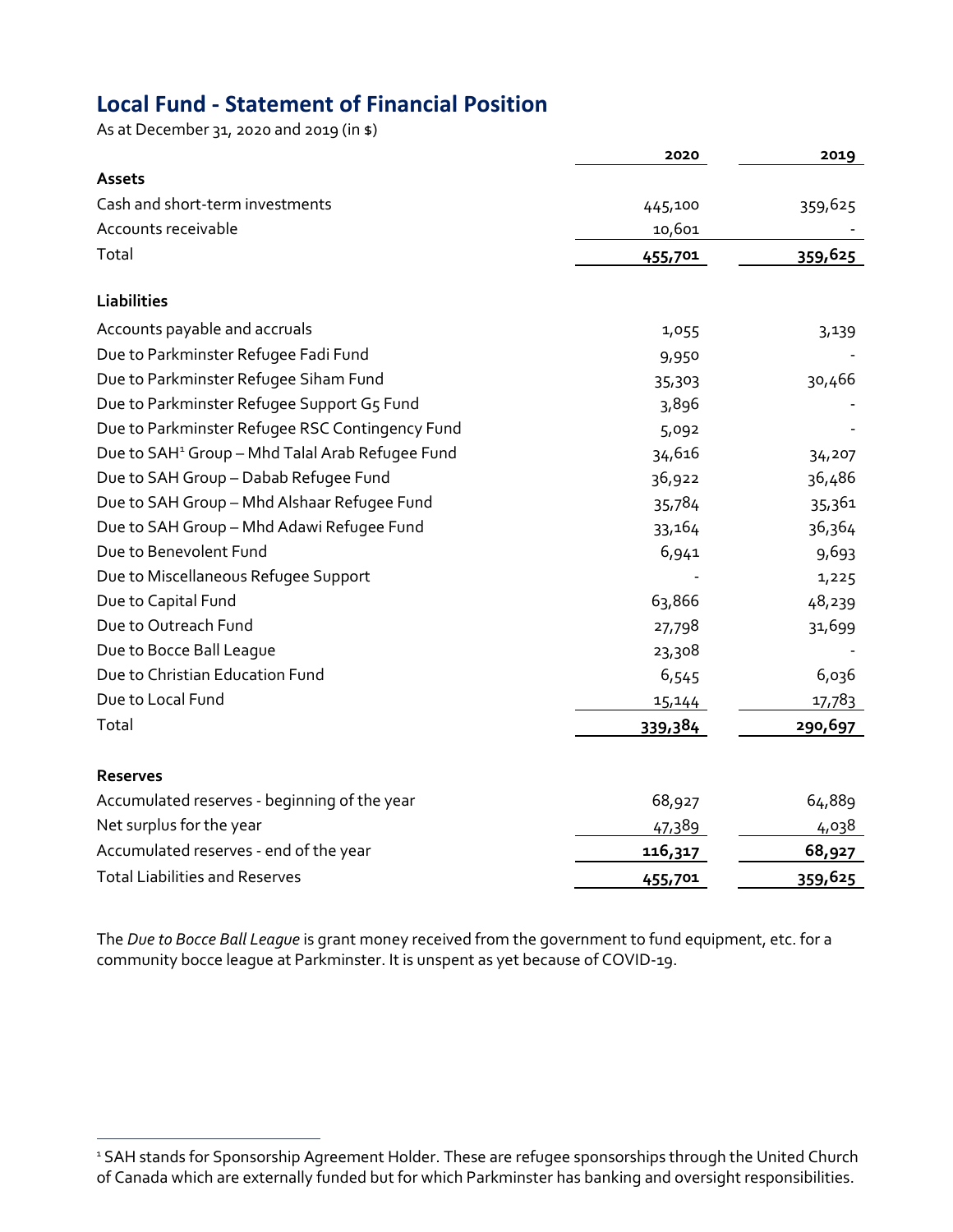## **Capital Fund - Statement of Revenues and Expenses**

For the years ending December 31, 2020 and 2019 (in \$)

|                    | 2020   | 2019   |
|--------------------|--------|--------|
| <b>Income</b>      |        |        |
| Offerings          | 21,334 | 18,345 |
| <b>Expenses</b>    | 5,707  | 10,655 |
| <b>Net Surplus</b> | 15,627 | 7,690  |

## **Capital Fund - Statement of Financial Position**

As at December 31, 2020 and 2019 (in \$)

|                                          | 2020   | 2019   |
|------------------------------------------|--------|--------|
| <b>Assets</b>                            |        |        |
| Due from Local Fund                      | 63,866 | 48,239 |
| <b>Reserves</b>                          |        |        |
| Accumulated reserves - beginning of year | 48,239 | 40,549 |
| Net surplus (deficit) for the year       | 15,627 | 7,690  |
| Accumulated reserves - end of year       | 63,866 | 48,239 |
|                                          |        |        |

## **Benevolent Fund – Due to Benevolent Fund Held in Local Fund Bank**

### **Account**

As at December 31, 2020 and 2019 (in \$)

|                                                           | 2020   | 2019   |
|-----------------------------------------------------------|--------|--------|
| Opening Balance, January 1                                | 9,693  | 6,992  |
| Offerings and Men's Breakfast Donations                   | 580    | 4,810  |
| Total                                                     | 10,273 | 11,802 |
| Transfers to Benevolent Bank Account for use by Ministers | 2,500  |        |
| Expenses paid directly from the fund (taxis, Zehrs cards) | 832    | 2,109  |
| Closing Balance, December 31                              | 6,941  | 9,693  |
|                                                           |        |        |

## **Benevolent Bank Account**

As at December 31, 2020 and 2019 (in \$) **2020 2019** Opening Balance, January 1 724 1,864 Transfers to the Account from the Benevolent Fund 2,500 Total **3,224 1,864** Monies disbursed by Ministers for Benevolent Purposes 2,631 2,631 Closing Balance, December 31 **593 724**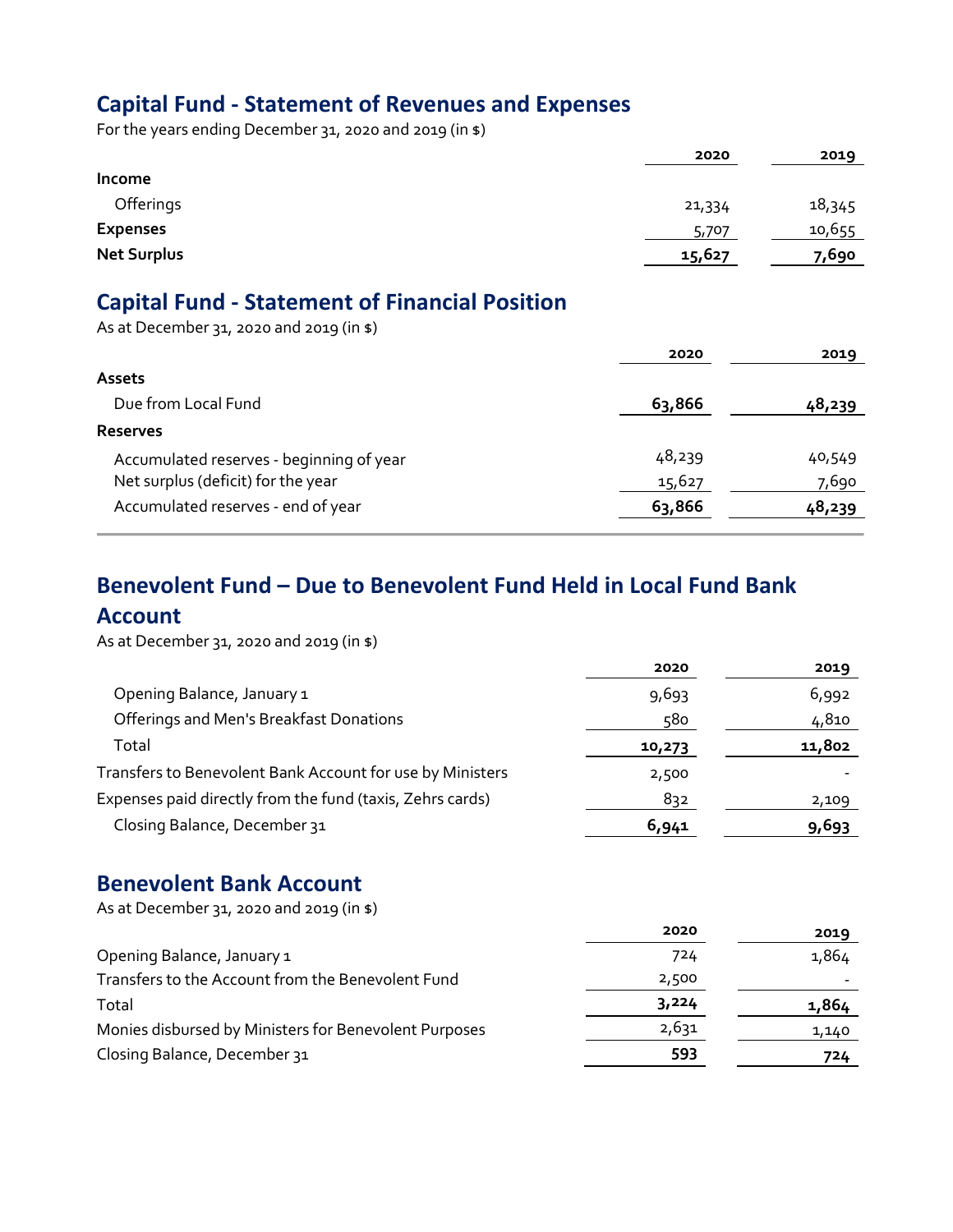## **Christian Education Fund – Statement of Revenue and Expenses**

For the years ending December 31, 2020 and 2019 (in \$)

| 2020 | 2019    |
|------|---------|
|      |         |
| 509  | 348     |
|      | 16,300  |
| 509  | 16,648  |
|      |         |
|      |         |
|      | 15,572  |
|      | 2,157   |
|      | 17,729  |
| 509  | (1,081) |
|      |         |

## **Christian Education Fund - Statement of Financial Position**

As at December 31, 2020 and 2019 (in \$)

|                                          | 2020  | 2019    |
|------------------------------------------|-------|---------|
| <b>Assets</b>                            |       |         |
| Due from Local Fund                      | 6,545 | 6,036   |
| Total                                    | 6,545 | 6,036   |
| <b>Reserves</b>                          |       |         |
| Accumulated reserves - beginning of year | 6,036 | 7,117   |
| Net surplus (loss) for the year          | 509   | (1,081) |
| Accumulated reserves - end of the year   | 6,545 | 6,036   |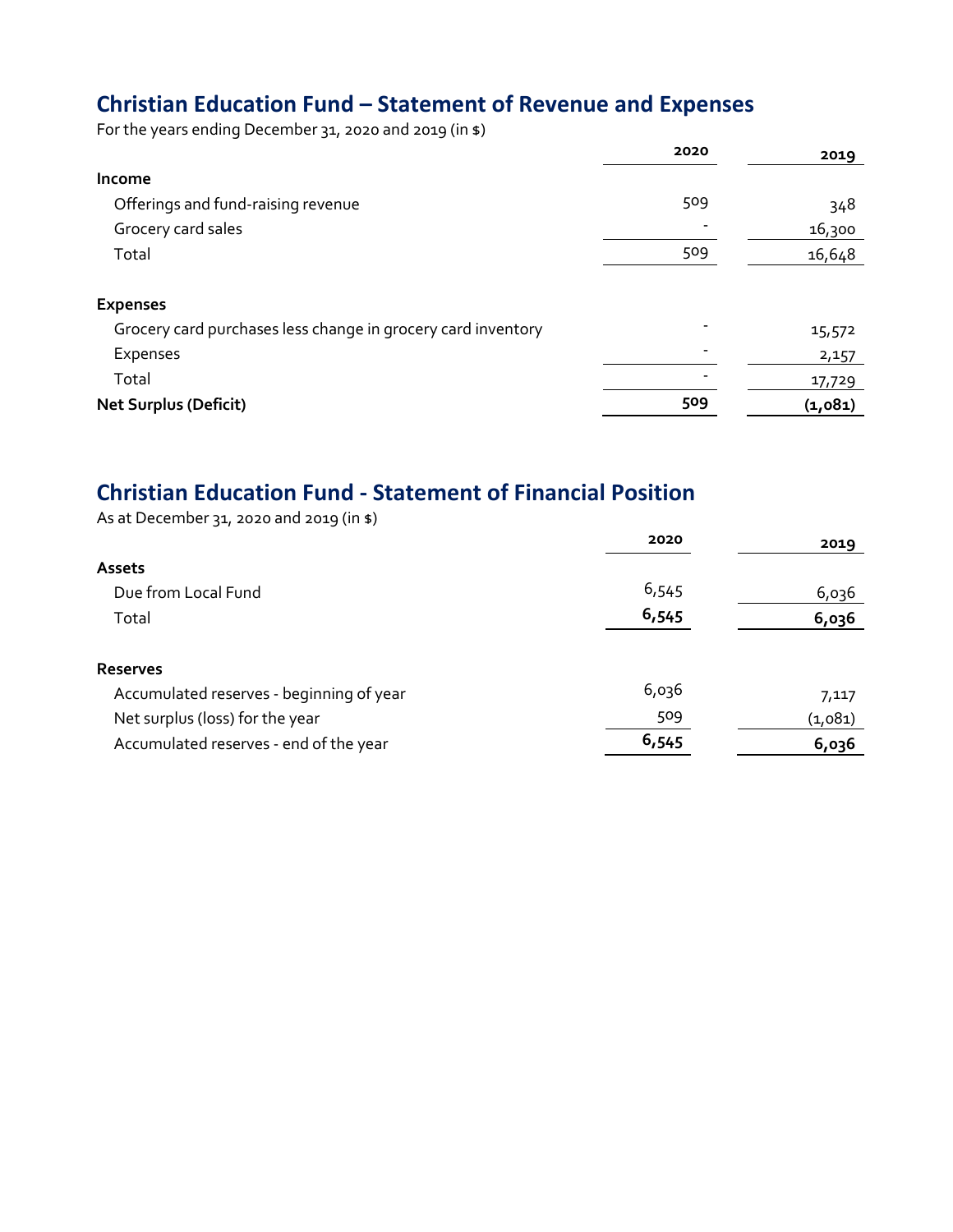## **Refugee Funds - Statement of Revenues and Expenses**

For the years ending December 31, 2020 and 2019 (in \$)

|                                                                | 2020          | 2019   |
|----------------------------------------------------------------|---------------|--------|
| Parkminster Re-Settlement Fund                                 |               |        |
| Balance in the Fund at the start of the year<br>Donations      |               | 23,977 |
|                                                                |               | 23,977 |
| Expenses                                                       |               | 23,977 |
| Balance in the Fund                                            |               |        |
|                                                                |               |        |
| Refugee Fund Siham<br><b>Formerly Parkminster Refugee Fund</b> |               |        |
| Balance in the Fund at the start of the year                   | 30,466        | 31,245 |
| Donations                                                      | 6,971         | 885    |
| Move funds from Refugee Fund Fadi                              | 2,593         |        |
|                                                                |               |        |
|                                                                | 40,030        | 32,130 |
| Expenses                                                       | 4,727         | 1,664  |
| <b>Balance in the Fund</b>                                     | 35,303        | 30,466 |
|                                                                |               |        |
| <b>SAH-Mhd Talal Arab Refugee Fund</b>                         |               |        |
| Balance in the Fund at the start of the year                   | 34,207        | 33,379 |
| Donations<br>Interest Income                                   |               | 828    |
|                                                                | 409<br>34,616 |        |
| Expenses                                                       |               | 34,207 |
| <b>Balance in the Fund</b>                                     | 34,616        | 34,207 |
|                                                                |               |        |
| <b>SAH - Dabab Refugee Fund</b>                                |               |        |
| Balance in the Fund at the start of the year                   | 36,486        | 35,616 |
| Donations                                                      |               |        |
| Interest Income                                                | 436           | 828    |
|                                                                | 36,922        | 36,486 |
| <b>Expenses</b>                                                |               |        |
| Balance in the Fund                                            | 36,922        | 36,486 |
|                                                                |               |        |
| SAH - Mhd Alshaar Refugee Fund                                 |               |        |
| Balance in the Fund at the start of the year<br>Donations      | 35,361        | 34,511 |
| Interest Income                                                | 423           | 850    |
|                                                                | 35,783        | 35,361 |
| <b>Expenses</b>                                                |               |        |
| Balance in the Fund                                            | 35,783        | 35,361 |
|                                                                |               |        |
| SAH - Mhd Al Adawi Refugee Fund                                |               |        |
| Balance in the Fund at the start of the year                   | 36,364        | 35,616 |
| Donations                                                      |               |        |
| Interest Income                                                | 400           | 868    |
|                                                                | 36,764        | 36,484 |
| Expenses                                                       | 3,600         | 120    |
| Balance in the Fund                                            | 33,164        | 36,364 |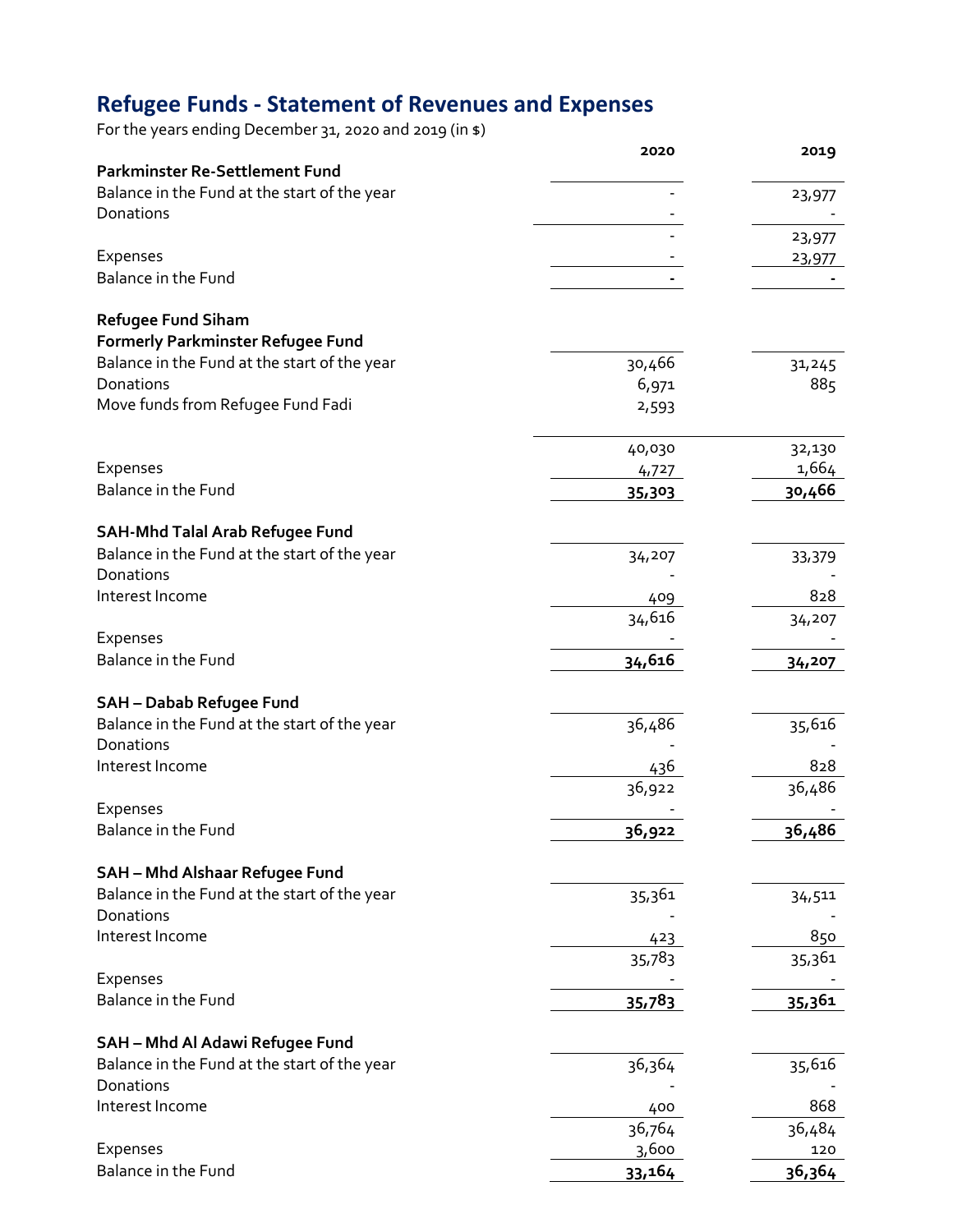|  | Refugee Fund - Fadi |
|--|---------------------|
|--|---------------------|

| 13,085   |  |
|----------|--|
| $-2,593$ |  |
| -392     |  |
| 10,100   |  |
| 150      |  |
| 9,950    |  |
|          |  |

### **Refugee Fund – RSC Contingency**

| Balance in the Fund at the start of the year |       |  |
|----------------------------------------------|-------|--|
| <b>Donations</b>                             | 4,700 |  |
| Move funds from Refugee Fund - Fadi          | 392   |  |
|                                              | 5,092 |  |
| Expenses                                     | -     |  |
| Balance in the Fund                          | 5,092 |  |

### **Refugee Fund – Support G5**

| <b>Formerly Miscellaneous Refugee Support</b> |        |      |
|-----------------------------------------------|--------|------|
| Balance in the Fund at the start of the year  | 1,225  |      |
| <b>Donations</b>                              | 15,000 |      |
|                                               |        |      |
|                                               | 16,225 |      |
| <b>Expenses</b>                               | 12,329 |      |
| Balance in the Fund                           | 3,896  | 1225 |

The Refugee Support G5 fund is associated with the SAH Funds. It is also externally funded and being used to provide support for two of the sponsored refugee families awaiting emigration.

The Refugee RSC Contingency Fund is for use by the Parkminster Resettlement Committee as needed with respect to the two Parkminster refugee sponsorships. For Siham and family, and for Fadi.

Certain donations initially directed to the Parkminster Fadi Fund were moved to the Siham Fund, and also used to establish a Resettlement Contingency Fund, consistent with the \$40,000 and \$10,000 targets set for the Siham and Fadi Funds.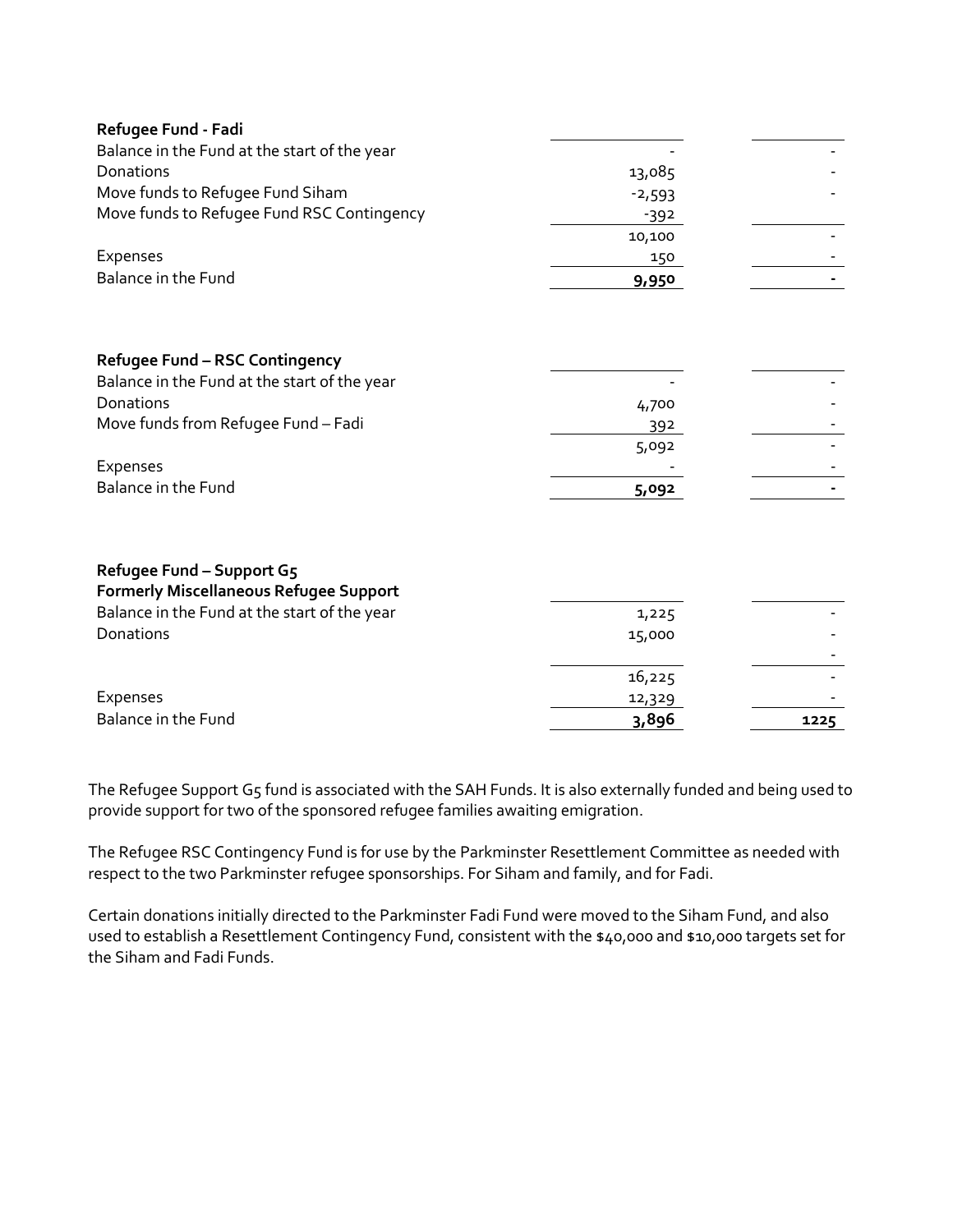# **To be Updated Outreach Financial Report**

For the years ending December 31, 2019 and 2018 (in \$)

|                                                       | 2019           |
|-------------------------------------------------------|----------------|
| <b>Budgeted Inflows</b>                               | Actual         |
| Weekly Offerings - Regular Outreach                   | 69,936         |
| <b>Food Trucks</b>                                    | 1,732          |
| Community and Other Outreach Projects ** See below    | 6,728          |
| Broadview (formerly the Observer)                     | 1,330          |
|                                                       | 79,726         |
| Special Appeals (Not in budget)                       | 14,448         |
| <b>Total Inflows</b>                                  | 94,174         |
| <b>Budgeted Outflows</b>                              |                |
| Mission and Service Fund/World Development and Relief | 53,844         |
| Broadview (101 subscriptions)                         | 2,525          |
| Honoraria/Calendars/Mandate/Miscellaneous             | 313            |
| Community and Other Outreach Projects (see below)     | 23,044         |
|                                                       | 79,726         |
| Special Appeals (not in budget)                       | 16,286         |
| <b>Total Outflows</b>                                 | 96,012         |
| <b>Community and Other Outreach Projects</b>          |                |
|                                                       |                |
| Plett Meal Centre, South Africa<br><b>Five Oaks</b>   | 3,593          |
|                                                       | 1,200          |
| Reaching Our Outdoor Friends (ROOF)                   | 1,020          |
| House of Friendship<br>Mary's Place (Y.W.C.A. hostel) | 2,200          |
| Lincoln Heights                                       | 2,493          |
| Fridays at First (formerly Out of the Cold)           | 1,400<br>1,000 |
| The Food Bank of Waterloo Region                      | 2,207          |
| Supportive Housing of Waterloo (SHOW)                 | 4,270          |
| Outreach Travel Fund                                  | 500            |
| Debaj: Faith and Common Good                          | 1,000          |
| <b>Reception House</b>                                | 1,100          |
| Wayside                                               | 1,060          |
|                                                       | 23,044         |
| <b>Special Appeals</b>                                |                |
| Nicaragua - building project                          | 15,456         |
| <b>TCOW</b>                                           | 1,840          |
|                                                       | 17,296         |
|                                                       |                |

Note: Some totals may be off due to rounding.

Note: The Inflow and Outflow totals do not match as there was a carry-over from 2018.

Prepared By: Jim Bowman, Treasurer, Outreach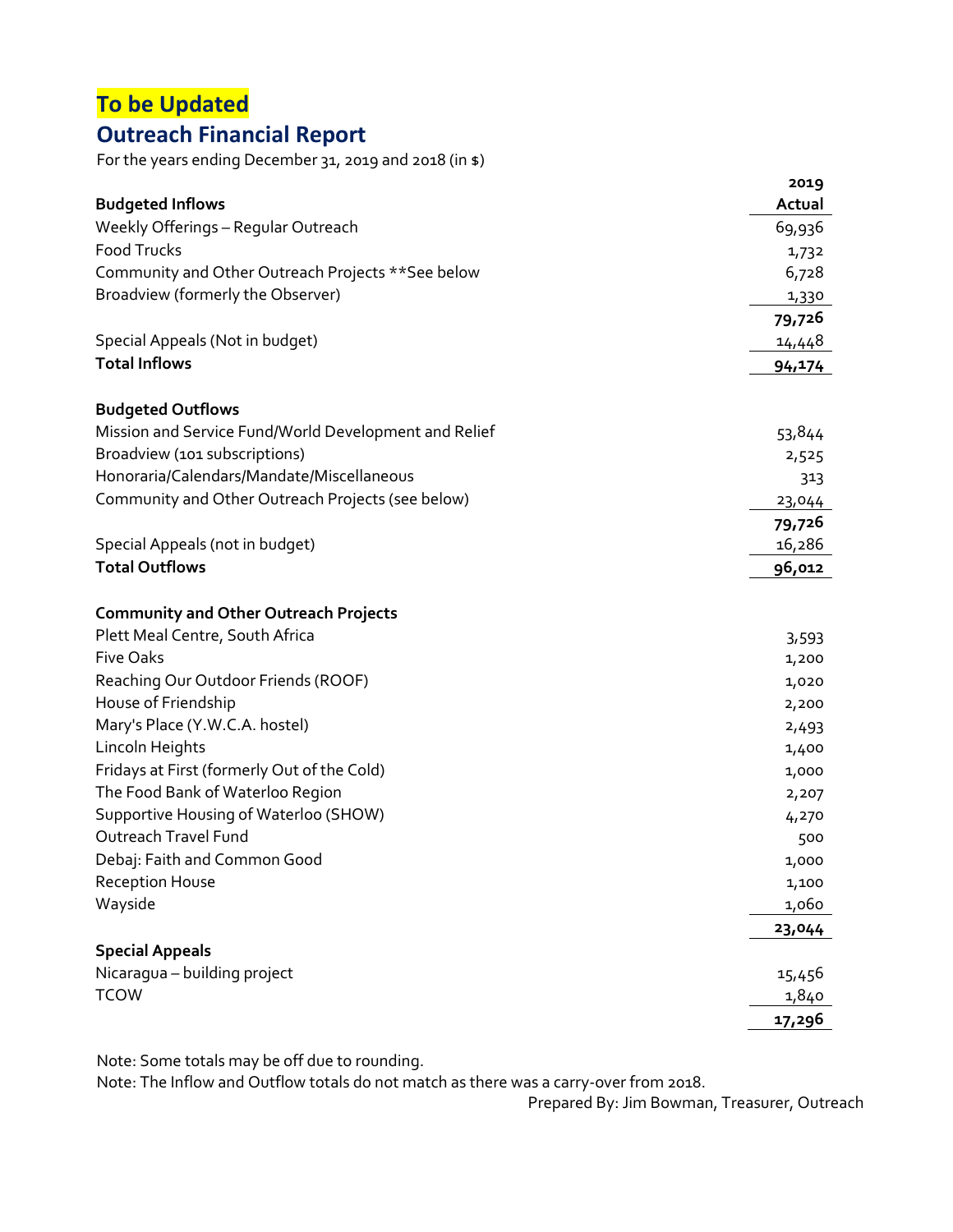# **To be Updated Outreach 2020 Budget**

(in \$)

| 2020   |
|--------|
| 56,000 |
| 2,600  |
| 300    |
| 21,100 |
|        |
|        |
|        |
|        |
|        |
|        |
|        |
|        |
|        |
|        |
|        |
|        |
|        |
| 80,000 |
|        |

Offerings to Parkminster's *Outreach Fund* are shared–approximately 75% of undesignated funds goes to the *Mission and Service Fund* and 25% goes to other charities, mostly in our local community.

Prepared By: Jim Bowman, Treasurer, Outreach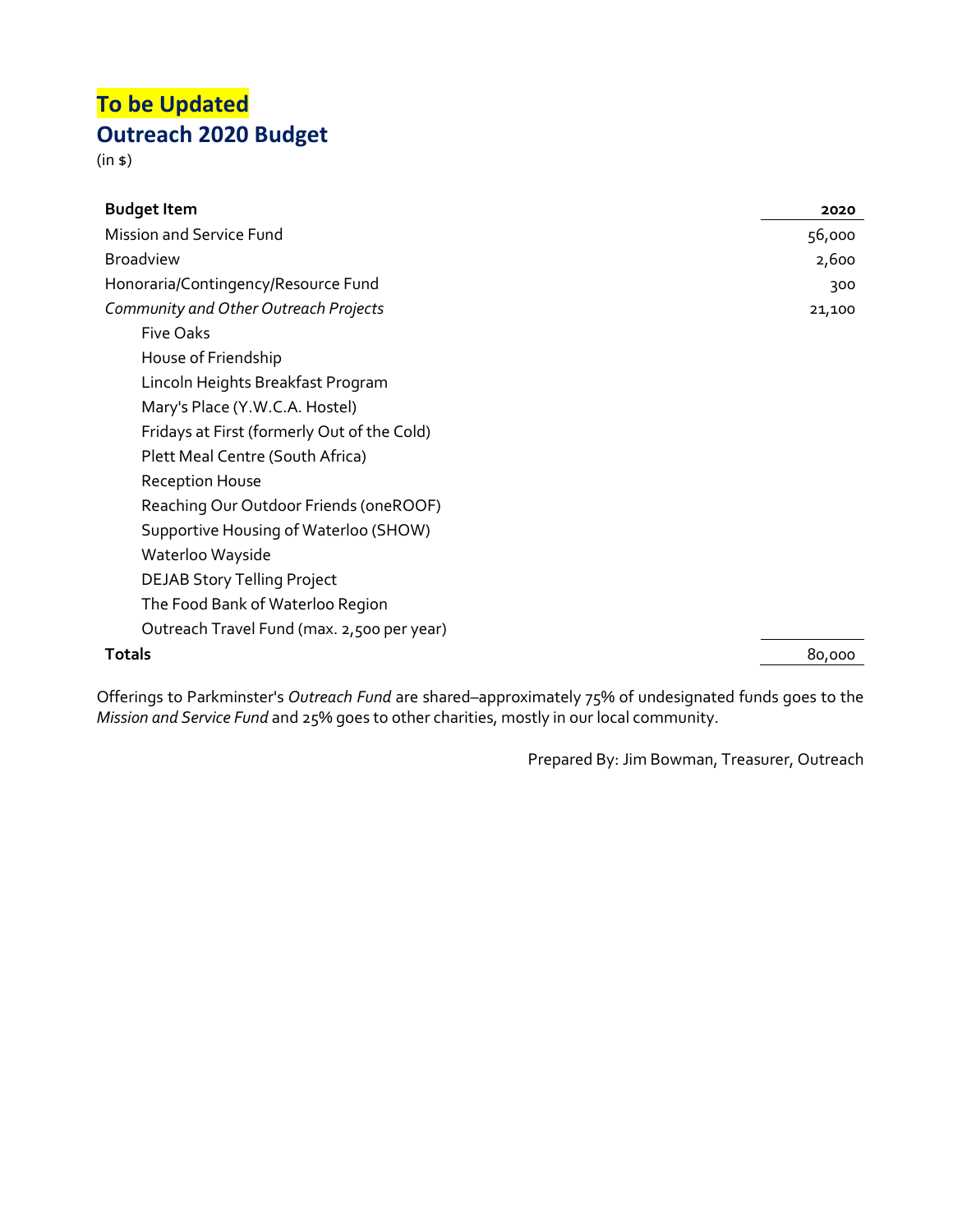# **APPENDIX 2**:

#### **Kitchener Klassics U14 Team**

#### **Proposal for Indoor Training at Park Minister United Church**

#### **1. Activities: concerns about bringing outdoor training indoors.**

Our indoor training in the winter has always taken place in school gyms. We have specific equipment for indoor use as to not damage the property.

#### Equipment Used:

Gloves, Pancake Gloves, ladders, cones, Tees and Nets, Soft Indoor Whiffle Balls, Tennis Balls, Lite Flite Foam Balls, Soft Indoor training softballs and small ping pong sized training balls.

#### Activities:

General Conditioning – exercise, stretching, short game drills that teach aspects of the game

Fielding Drills – catching balls in different scenarios, hand-eye drills, fitness exercises geared to positions

Pitching – using nets behind a live catcher, pitchers work on techniques using indoor training balls or other training aids

Catchers Training – hand eye coordination drills, indoor balls used to simulate situations.

Batting – using tees, whiffle balls or foam ball and training aids – hitting into a net 2 feet in front of the tee. Indoor batting drills are meant to teach muscle memory and technique using balls that do not really go anywhere.

- 2. Sundays would be best for us; we can nail down exact times once we know this is approved.
- 3. Safety Protocols:
	- All teams must be placed in cohorts. Cohorts will be no larger than 10 people. Cohorts will train together for the duration of the off season.
	- Cohorts will arrive and leave at separate times, we can have a 30 minute buffer between sessions to allow the first group to leave before the second group arrives.
	- Face masks must be worn by all players and coaches for the entire time while at team activities.
	- All equipment must be cleaned after every training session.
	- No spectators will be allowed at team indoor training (drop off and pick up only)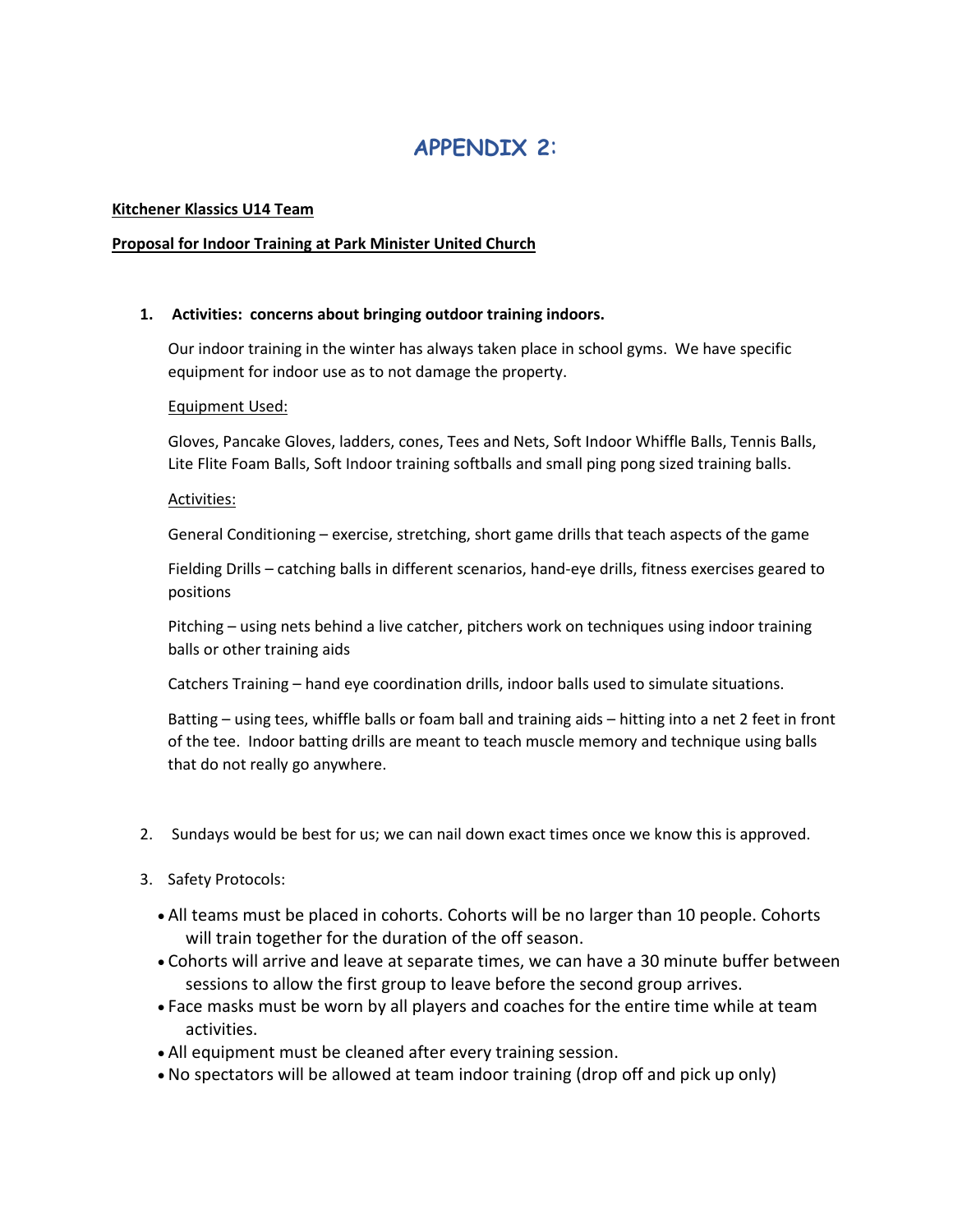- The KMGSA wellness document must be completed by every player and coach before every team activity.
- All players and coaches will have their temperature taken before all activities
- All players and coaches will use hand sanitizer before they start any team activities and use it when needed.
- No sharing of personal equipment (bats, helmets, gloves etc)
- All personal equipment must be kept 6ft apart from others belongings
- Shared equipment is sanitized between users. All equipment is cleaned between cohorts.

Sanitization of the rental space:

We have commercial grade sanitizing cleansers provided by KMGSA. We will clean bathrooms if used during the session. We typically find the girls are only there for one hour and don't need to go but we can mandate that an adult clean the bathrooms if used.

High touch points like door handles can be wiped with sanitizer on exit of the building.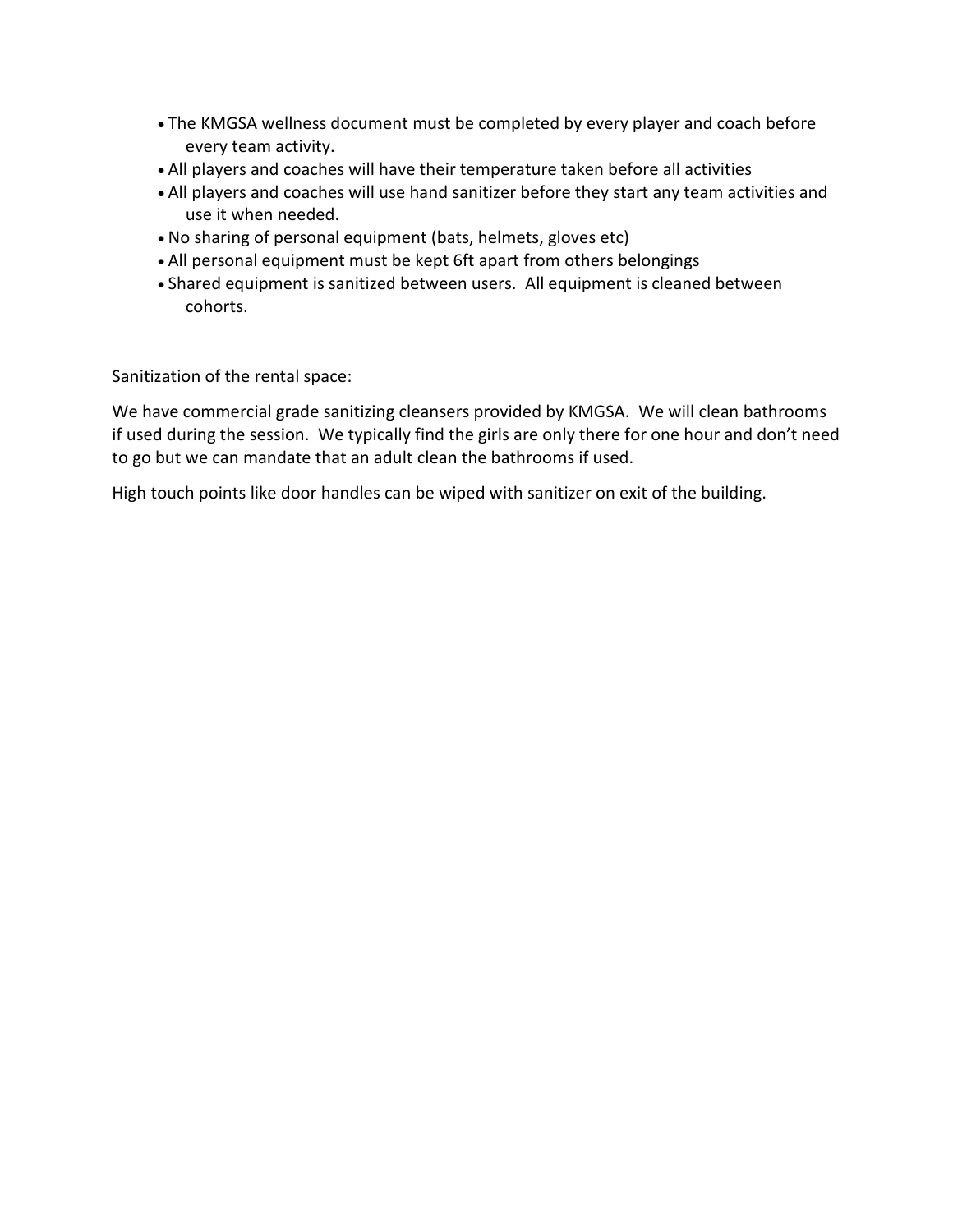## **APPENDIX 3**

## **Walking Group Safety Plan**

### **Request for Council:**

In the current stay-at-home order, people are allowed to go outside for exercise and people are allowed to have outside gatherings of up to 5 people. The Parkminster Walking Group is requesting that they be able to continue meeting on Wednesday mornings at 9:00 am to walk for exercise (1-2 hours).

**Motion: Dorothy Jacobsh moved that Council accept the Walking Group Safety Plan (see Appendix 4) allowing the walking group to continue its walks with the amendments identified in quotes above. Seconded by Maureen Crawford. Carried.**

### **Before Arriving:**

- There are 5-10 participants each week.
- Participants will be asked to monitor themselves for any COVID-19 symptoms and asked to stay home if they are exhibiting any symptoms or are aware that they have been exposed to Covid 19 within the last 2 weeks.

Symptoms of COVID – 19 may include:

● fever above 38℃, a new cough or worsening cough, headache, sore throat, runny nose, fatigue, muscle pain, diarrhea, loss of sense of taste, loss of smell, and purple markings on the fingers and toes.

### **Upon Arriving:**

- Attendance will be taken for contact tracing.
- Participants will be asked to answer yes or no to the screening questions.
- When meeting in a parking lot, the first five will move out of the "greeting" area".
- If more people arrive, the group can re-organize into the fast walkers and slower walkers.
- The group of fast walkers will depart first and the second group will wait 3-5 minutes before departing so that the two groups are distinct.
- All participants will continue to wear masks which will cover their nose, mouth and chin.
- Participants will try to maintain a distance of 2 meters as much as possible.
- It would be advisable that each participant carry a second mask with them. Masks are less efficient at blocking the spread of the virus when wet.
- Medical paper masks are the most efficient but cotton masks can be very effective if they have a minimum of 2 layers.